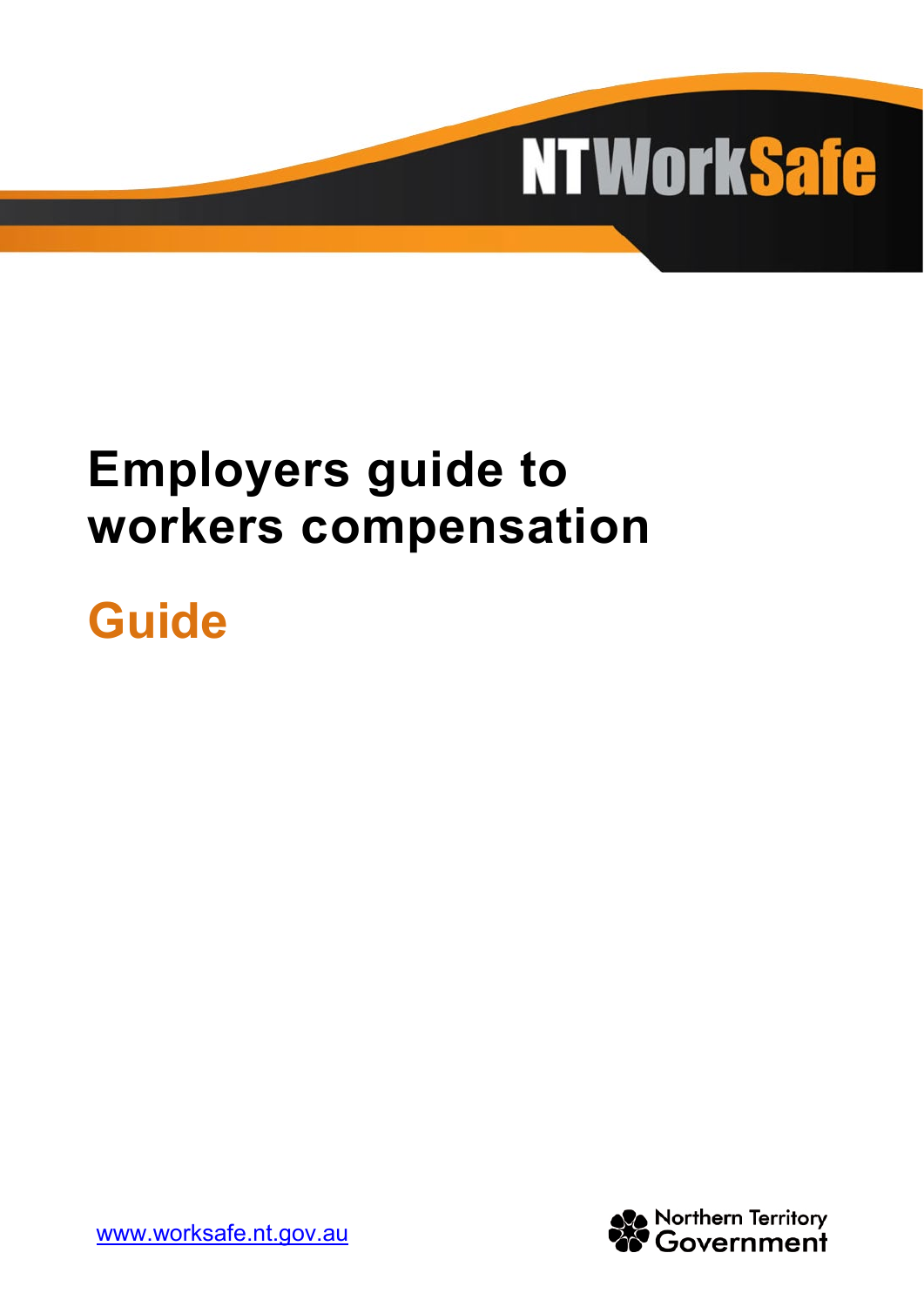#### **Disclaimer**

This publication contains information regarding workers rehabilitation and compensation. It includes some of your obligations under the *Return to Work Act* (RTW Act) that NT WorkSafe administers. The information provided is a guide only and must be read in conjunction with the appropriate legislation to ensure you understand and comply with your legal obligations. (Version 1.5 – March 2021)



#### **Creative Commons**

All material presented in this publication is provided under a Creative Commons Attribution 3.0 Australia licence.

For the avoidance of doubt, this means this licence only applies to material as set out in this document.

The details of the relevant licence conditions are available on the Creative Commons website as is the full legal code for the CC BY 3.0 AU licence.

Reviewed March 2021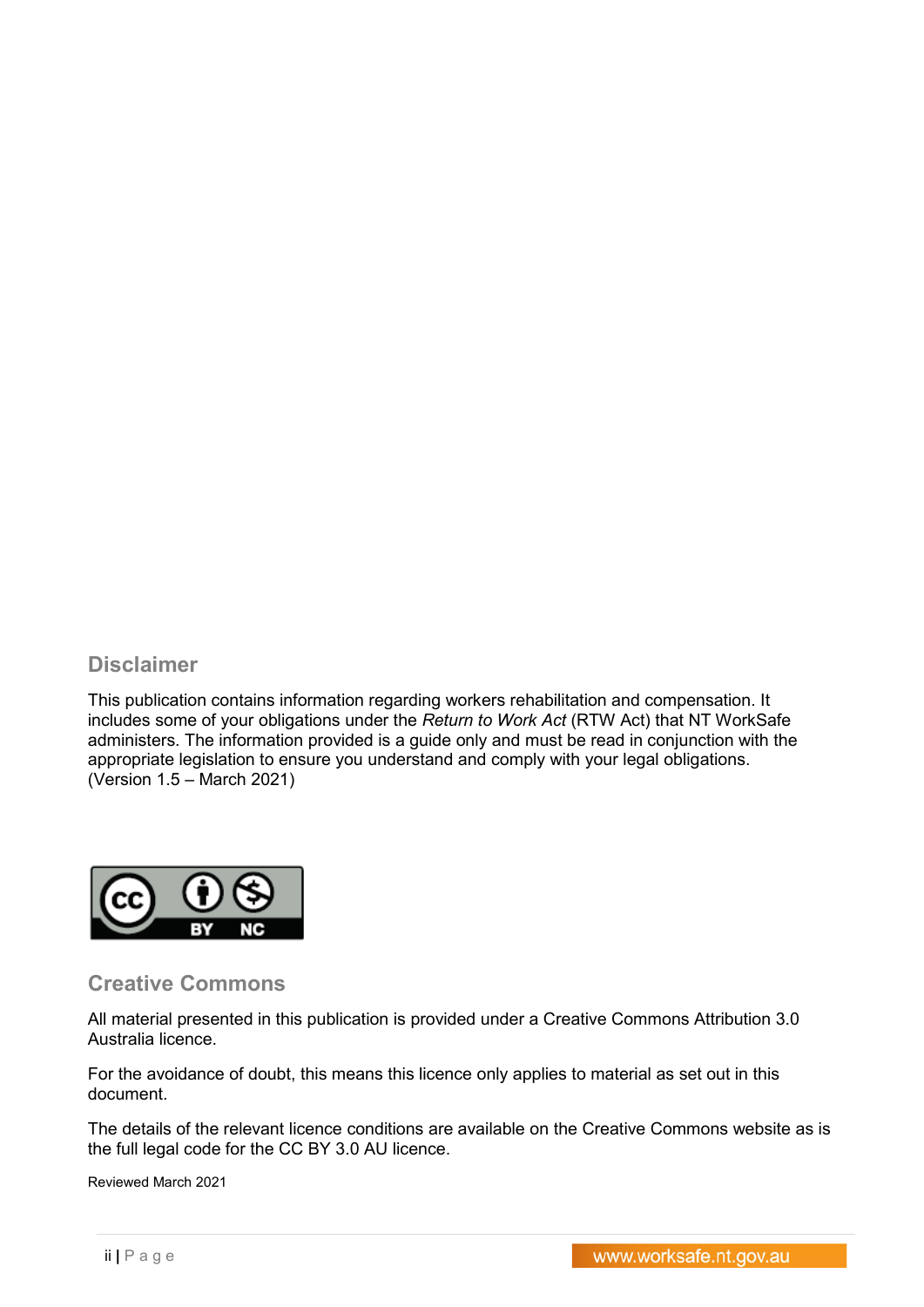# **Contents**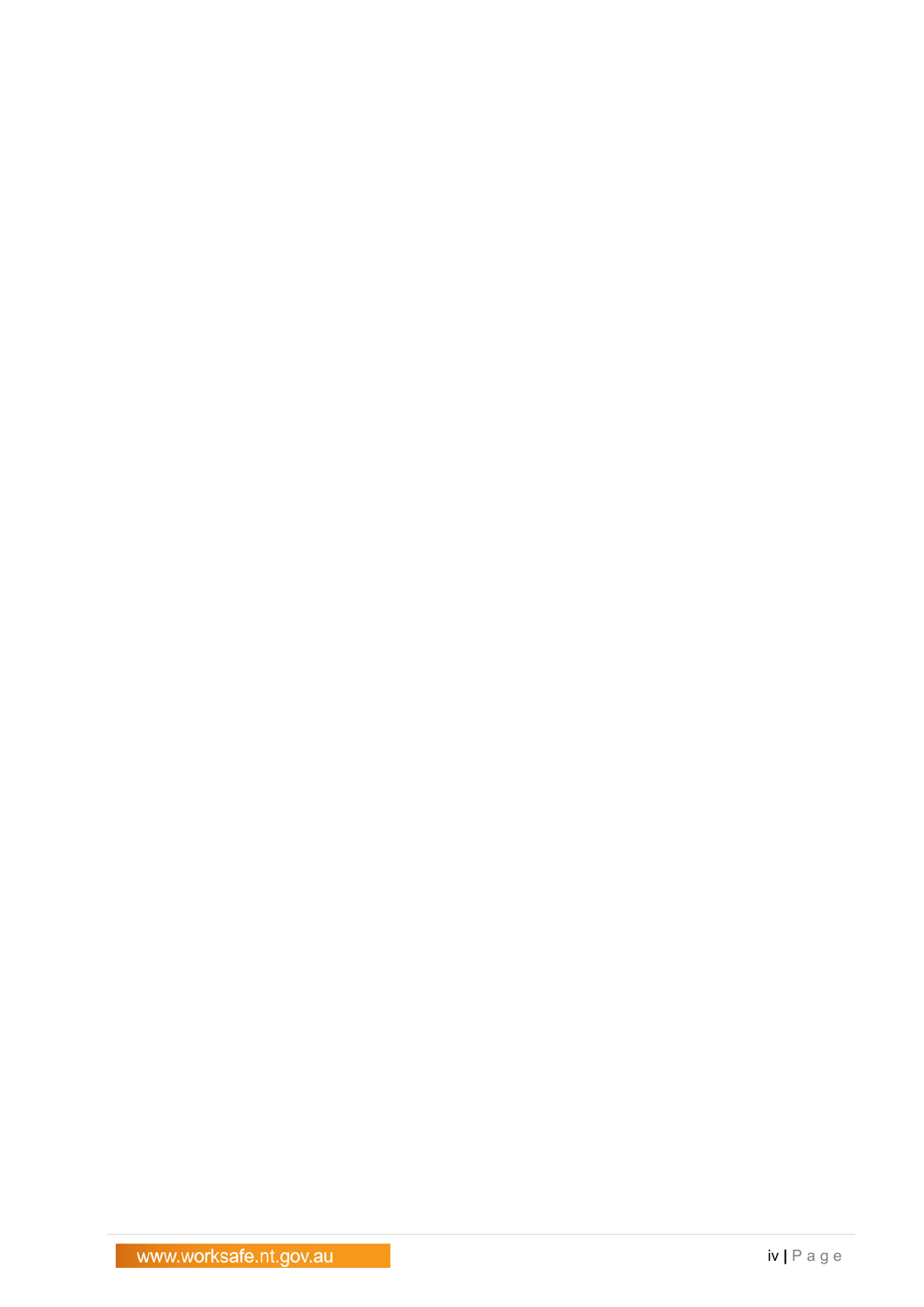

## <span id="page-4-0"></span>**Workers compensation insurance**

Employers must arrange a workers' compensation policy if they employ a worker.

In the Northern Territory the test used under Australian Taxation Law to determine tax and superannuation obligations is also used to determine if an individual is required to be covered for workers compensation.

Under the *Return to Work Act*, employers **must** hold a workers compensation insurance policy with an approved insurer if they employ an individual who performs work or a service under contract and is in relation to the contract, an employee for the purpose of assessment for PAYG withholding under the *Tax Administration Act 1953 (Cth), Schedule 1, Parts 2-5*, **even if they are not withholding tax but should be**.

An on line tool is available on the **[ATO website](http://www.ato.gov.au/Calculators-and-tools/Employee-or-contractor/)** to assist employers to find out whether a worker is an employee or contractor for tax and super purposes. If your business engages and pays workers, you should use this decision tool.

If it is determined a person is an employee using ATO guidance (even if the employer thinks they are a contractor) then the individual should be covered for workers' compensation.

If you, as an employer, are unsure if you require a workers' compensation policy, then you should seek independent professional advice on tax and other employer obligations.

If you are a director of a company, you are only covered if your company has taken out a workers' compensation policy with an approved insurer and your personal details and your remuneration have been disclosed to the insurer.

If the business is owned by an individual or partnership (not a company) immediate family members who live with those individuals or partners, are only covered if their personal details and their remuneration are disclosed to the insurer.

If you are a labour hire business, all individuals engaged by you, must be covered regardless of whether they are an employee or contractor.

#### <span id="page-4-1"></span>**Workers compensation insurance – guide for employers**

This short video will explain your workers compensation insurance obligations as an employer, including why you need workers compensation insurance, when you need to obtain a policy, and who you need to cover - <https://www.youtube.com/watch?v=Cp2dfC29buo>

## <span id="page-4-2"></span>**If you don't have workers' compensation insurance**

Under the *Return to Work Act* if an employer does not hold the necessary workers compensation insurance policy there is power for NT WorkSafe to order the employer to stop all aspects of their business until such time as the situation is rectified.

- You will be up for the cost of any claim which could amount to millions of dollars
- You risk the financial viability of your business and if you are a sole trader, your personal assets
- Penalties of up to \$179,000 (for a company) for a breach of the legislation.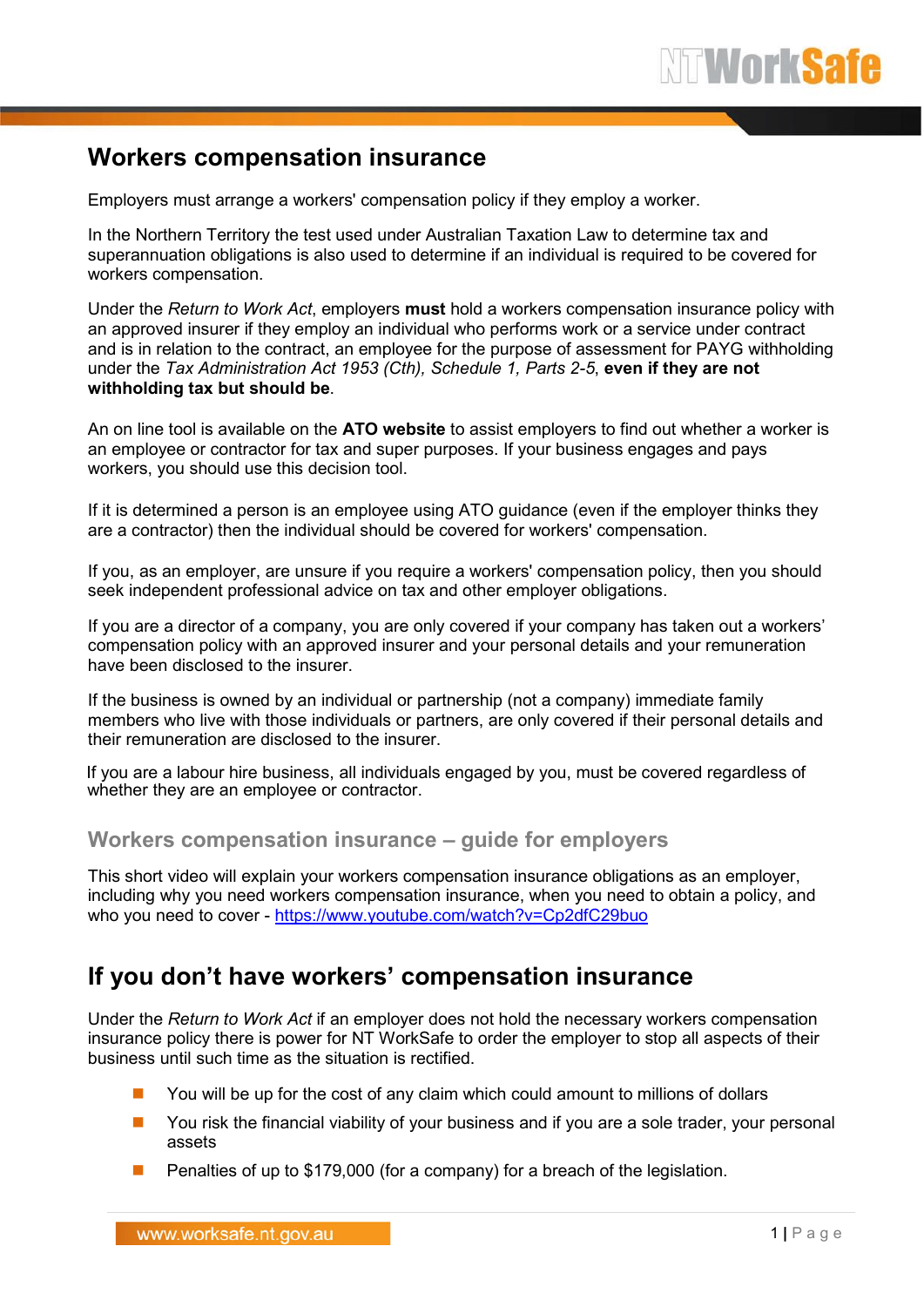## <span id="page-5-0"></span>**How do I arrange insurance?**

You can obtain workers compensation insurance by contacting an insurance broker.

Refer to the following list of Northern Territory approved insurers.

| Contact details for approved insurance companies                                    |                       |  |
|-------------------------------------------------------------------------------------|-----------------------|--|
| <b>Allianz Australia Insurance</b>                                                  | Phone: (08) 8982 8333 |  |
| <b>CGU Workers Compensation</b>                                                     | Phone: (08) 8924 0300 |  |
| <b>GIO General Ltd</b>                                                              | Phone: (08) 6188 0990 |  |
| <b>QBE Insurance (Australia) Ltd</b>                                                | Phone: (08) 8982 3877 |  |
| Allianz Australia Insurance Limited trading as<br><b>Territory Insurance Office</b> | Phone: (08) 8982 8315 |  |

## <span id="page-5-1"></span>**When is a worker covered for workers compensation?**

A worker is entitled to compensation for any personal injury or disease or an aggravation of an injury or disease that occurs:

- during the course of employment
- by any incident arising out of employment

Claims for most journeys to and from work involving the use of a motor vehicle are excluded. Journeys that are considered to be in the course of employment are not excluded. Examples are where the journey is to or from a workplace other than the worker's normal workplace at the request of the employer or travelling outside normal work hours as a result of a call out by an employer, whether paid for the call out travel or not.

Injuries from motor vehicle accidents while on a normal journey travelling to or from work are not covered by workers compensation but may be claimed under the Motor Accidents Compensation scheme (MAC), which is administered by the Territory Insurance Office (TIO).

Injuries to and from work that do not involve the use of a motor vehicle are covered. Eg. walking or riding a push bike.

## <span id="page-5-2"></span>**Claim forms**

To claim for workers compensation entitlements the worker must submit a Northern Territory workers compensation claim form. Claim forms can be obtained from the employer, the insurer or NT WorkSafe, and are available on the NT WorkSafe website.

The worker must complete Part I of the claim form, pages 3 - 5 and submit the claim form to the employer, along with a medical certificate of capacity from a doctor if the claim is for loss of income.

Where the claim form is for medical expenses only, the worker needs only to provide the account or receipt with the claim form.

**Note:** The worker cannot claim by submitting a medical certificate of capacity only. A claim form is required.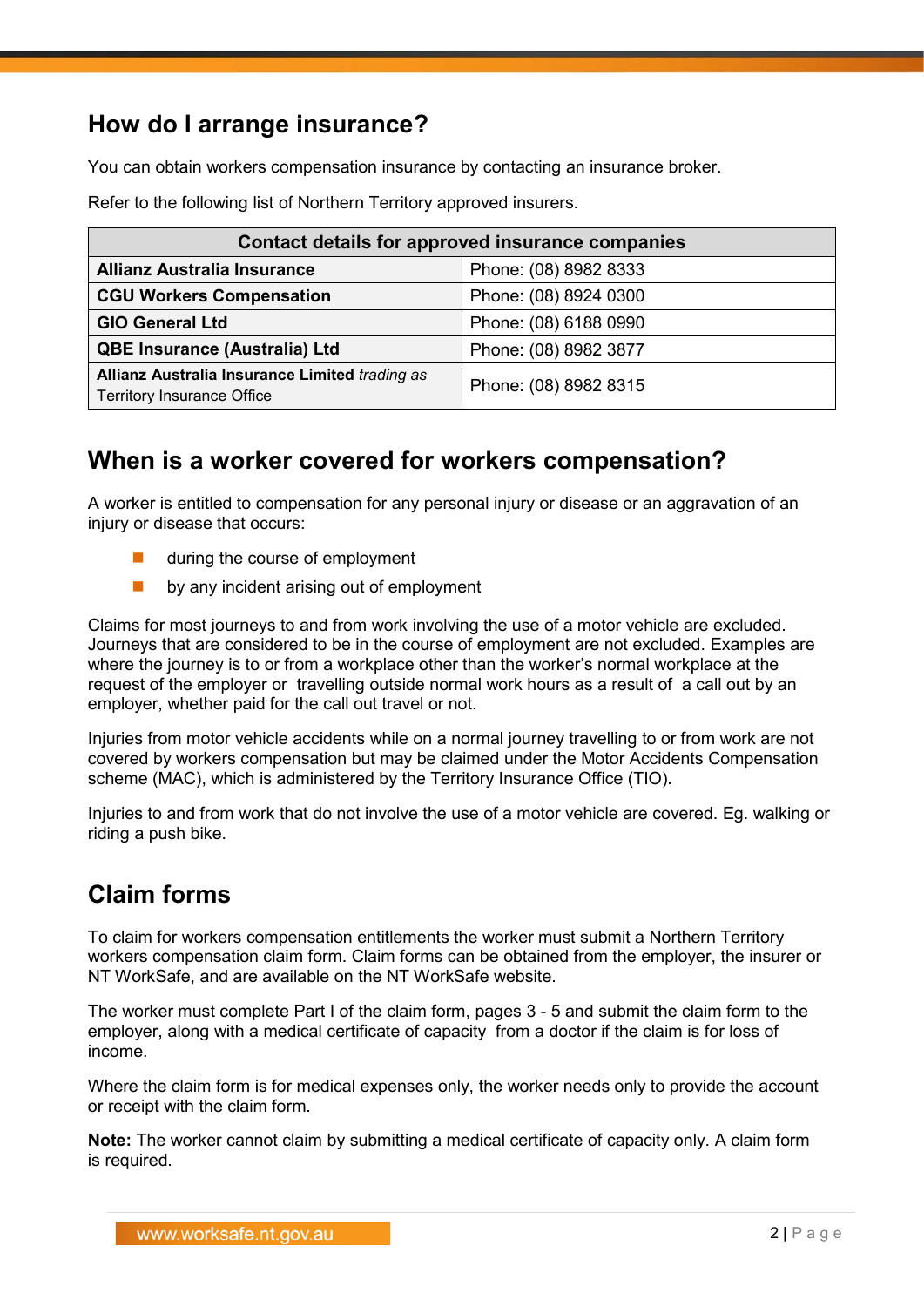A worker has six (6) months to lodge a claim for workers compensation from the date of the injury or becoming incapacitated from a disease. In some circumstances a claim can be made after 6 months if the failure to claim was occasioned by mistake, ignorance of a disease, absence from the Territory or other reasonable cause.

# <span id="page-6-0"></span>**Receiving a claim**

Once a claim has been received from a worker, the employer must complete Part 2, page 6 and 7 of the claim form and **must submit it to their workers compensation insurance company within 3 working days of receiving the claim from the worker**. The employer should retain a copy for their records.

It is not the employer's role to determine liability for the claim; this is the role of the employer's insurer. The insurer must make an initial decision on the claim within 10 working days of the employer receiving it. The insurer will manage and make all the decisions regarding the claim on behalf of the employer.

## <span id="page-6-1"></span>**The insurer's decision must be to either:**

#### <span id="page-6-2"></span>**Accept liability**

Payment of benefits will commence. These benefits will include lost earnings, reasonable medical and rehabilitation expenses.

#### <span id="page-6-3"></span>**Dispute liability**

The worker will be formally advised in writing of the reasons for disputing the claim and the worker's rights of appeal.

#### <span id="page-6-4"></span>**Defer liability**

The insurer must make a final decision to accept or reject the claim before 56 days have expired from the date of the decision to defer.

## <span id="page-6-5"></span>**Payment of compensation**

#### <span id="page-6-6"></span>**Accept Liability**

If the insurer accepts liability for the worker's claim, then weekly (periodical) payments of compensation must be made by the employer commencing within 3 working days of the decision to accept the claim. Payments should continue to be made on usual paydays, in accordance with medical certificates.

Weekly or periodic compensation payments for incapacity for work are based on the injured worker's normal weekly earnings (NWE) immediately before the date of entitlement to compensation.

A worker is entitled to receive their **normal weekly earnings** (NWE) for an aggregate of twenty-six (26) weeks of total or partial incapacity. The 26 weeks is calculated for those weeks the worker suffered actual economic loss, not from the date of injury.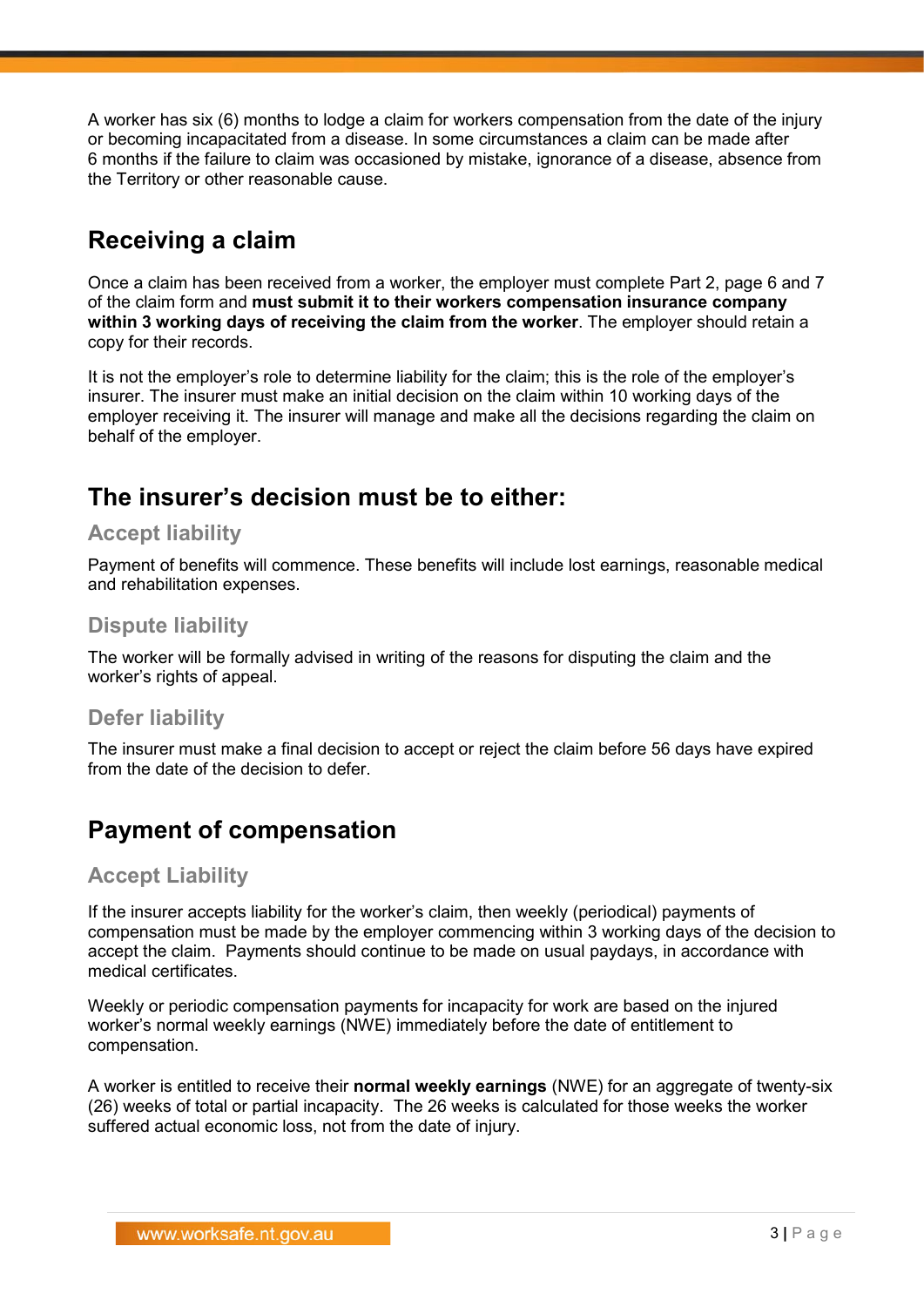#### <span id="page-7-0"></span>**Defer liability**

If the insurer defers liability, any compensation payments must be made by the employer for up to 56 days commencing within 3 working days of the decision to defer.

During this time the insurer can obtain further information to assist in making a final decision, however the final decision to accept or dispute the claim must be made before the 56 days have expired from the date the claim was deferred.

During the period of the deferral the worker is entitled to weekly payments of compensation as well as reasonable medical and rehabilitation expenses. There is no obligation to cover the cost of hospitalisation (including surgery) and interstate travel.

#### <span id="page-7-1"></span>**Dispute liability**

If the claim is disputed after having been originally deferred, all weekly payments and expenses made on the claim will cease from the date the formal notice is posted to the worker. Payments made on a deferred claim are not recoverable from the injured worker.

#### <span id="page-7-2"></span>**Deeming of liability**

If a decision on the claim is not made within 10 working days from when the claim was made, liability is deemed accepted.

Similarly if a claim was deferred, liability is deemed accepted if a final decision is not made within the 56 day from the decision to defer.

Once payments for a deemed claim commence, the insurer still has the opportunity to decide to make a decision on the claim. However this decision must be made within 14 days of payments commencing otherwise the claim will be considered accepted.

## <span id="page-7-3"></span>**Interest for late compensation payments**

It is important workers compensation payments are made to workers by the due date (normal pay days). Workers compensation payments made more than 7 days after the end of the week in which the pay was due will result in payment of interest to the worker. In addition the legislation provides for a substantial penalty for an employer who does not pay on time.

#### **The following is a brief explanation of what is included in the calculation of Normal Weekly Earnings (NWE). However the insurer will assist in calculating the worker's entitlement.**

NWE are based on a worker's normal number of hours per week, at their normal hourly rate. NWE also includes:

- overtime where the overtime was worked in a regular and established pattern
- **E** shift allowance where worked in a regular and established pattern
- **D** over award payments
- $\blacksquare$  climate allowance
- district allowance
- **L** leading hand allowance
- qualification allowance
- service grant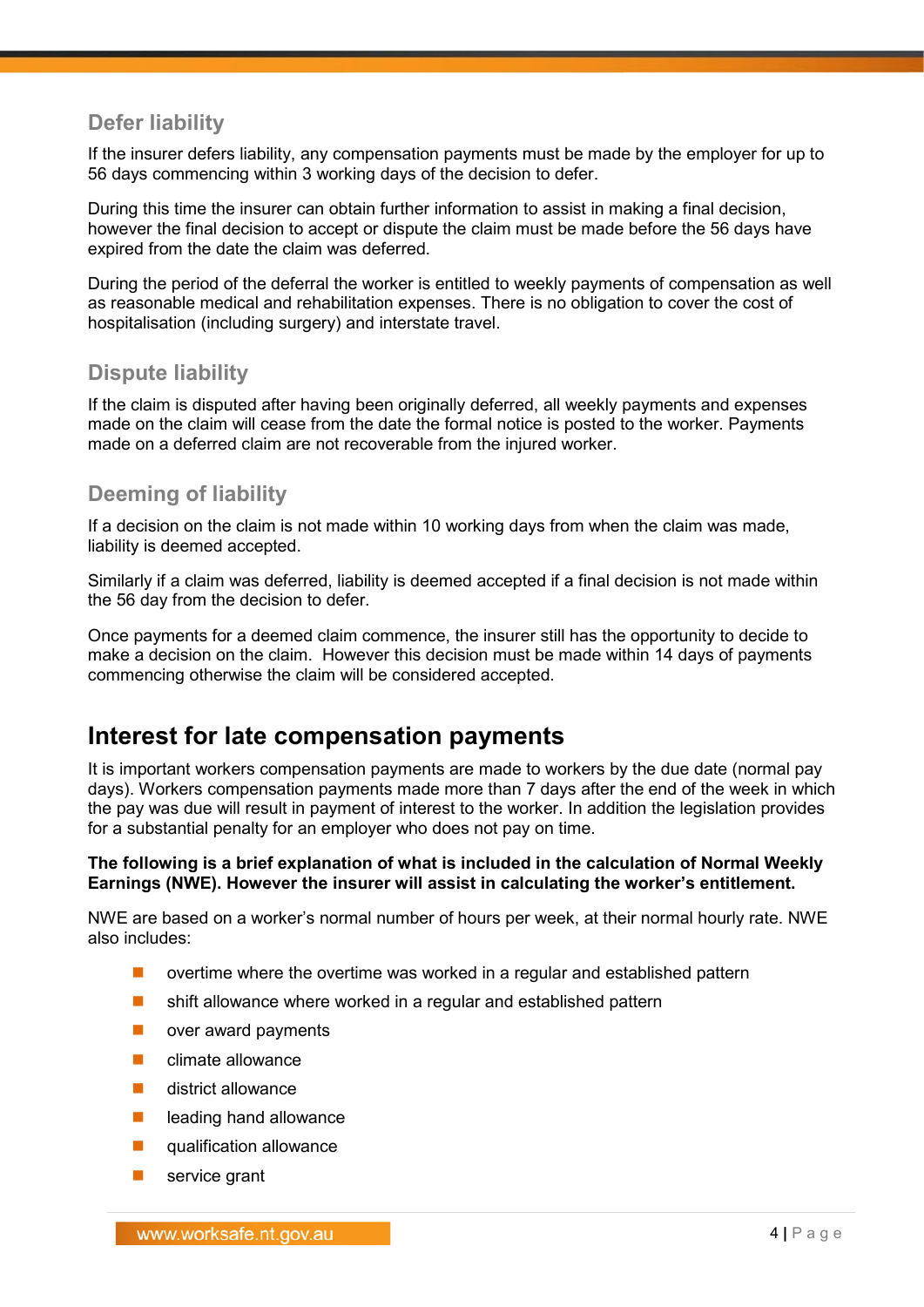But does not include any other allowance.

Benefits allowed in a form other than an amount of money paid or credited for meals, accommodation or electricity, may also form part of NWE and should be advised to the insurer.

## <span id="page-8-0"></span>**Employer contributions to superannuation**

Employer contributions to superannuation are **not** included in the calculation of normal weekly earnings for compensation purposes (Section 49A of the Northern Territory *Return to Work Act).*

## <span id="page-8-1"></span>**Return to Work**

The employer must:

- $\blacksquare$  take all reasonable steps to provide the injured worker with suitable employment
- qive a proposal in writing for a return to work plan, developed and agreed between the employer and worker for any injury that involves incapacity of more than 28 days
- **a** as far as practicable, participate in efforts to retrain the injured worker
- assist the injured worker with their rehabilitation program

If the worker is unable to return to their normal job, the employer should determine if there is another job or a combination of jobs that the worker might be able to do. This might involve getting an NT WorkSafe approved vocational rehabilitation provider to assess the suitability of the duties, and make recommendations regarding ergonomics and workstations etc.

An employer cannot dismiss a worker for a period of 6 months following the date of injury unless during that period the worker ceases to be totally or partially incapacitated because of the injury. This does not apply if the employer proves the worker was dismissed on the grounds of serious and willful misconduct.

#### <span id="page-8-2"></span>**Returning to work – guide for employers video**

This short video will assist you getting your injured worker back to work, and explain what to do and what help is available - <https://www.youtube.com/watch?v=o1A3hM0K9eA>

## **The insurer, employer and injured worker all have obligations in the return to work process**

## <span id="page-8-3"></span>**What can be expected from the employer's insurer**

Injured workers are to be treated with care and understanding and insurers should supply all workers who make a claim with general information about their claim.

The insurer must make an initial decision on the claim within 10 working days of the employer receiving it. The insurer will manage and make all the decisions regarding the claim on behalf of the employer.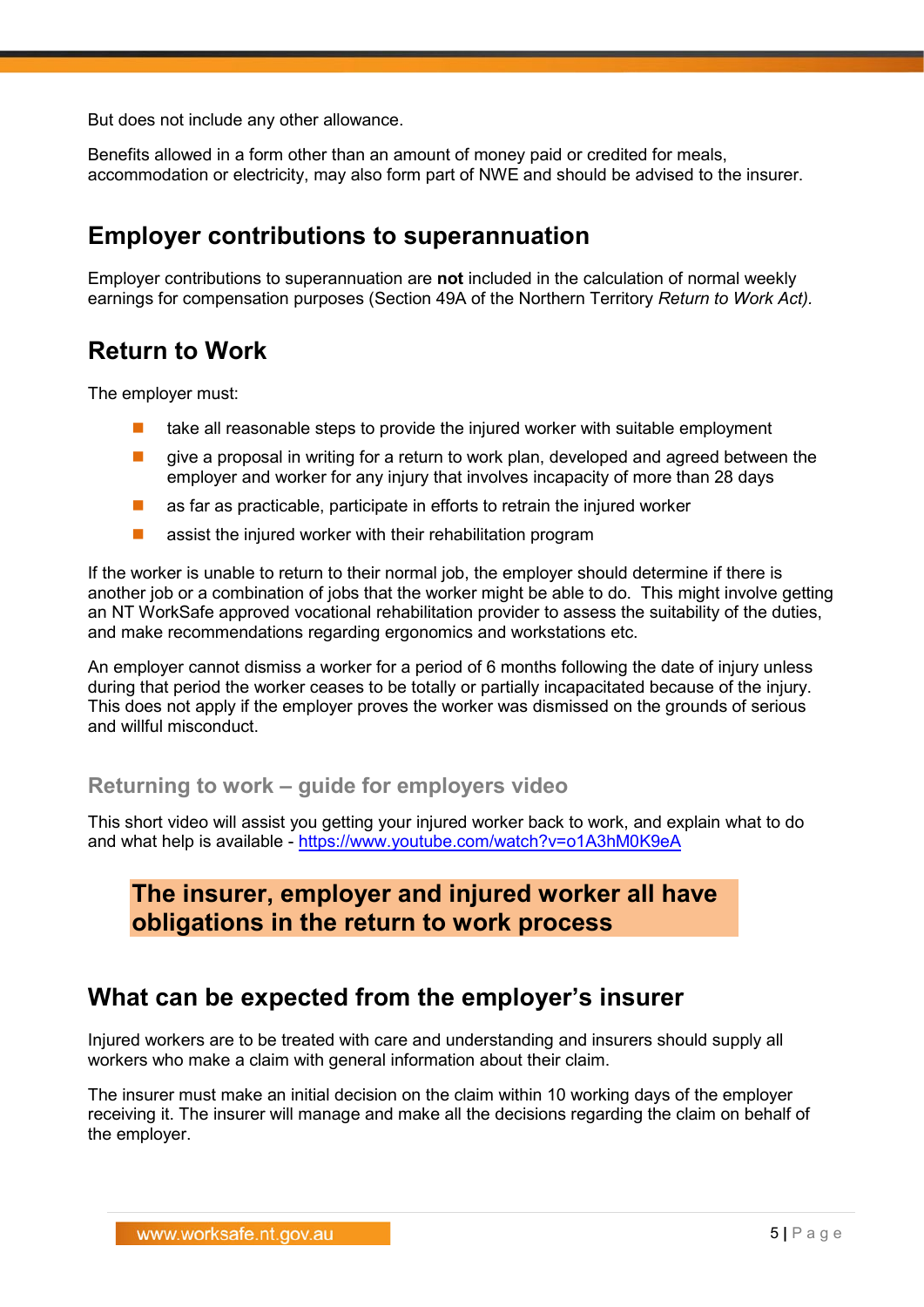## <span id="page-9-0"></span>**For Accepted Claims**

Including but not limited to:

- an explanation of the entitlement based on normal weekly earnings, including an invitation to receive further detail on how compensation was calculated Workers should be informed that they may have an entitlement to be paid for the value of benefits received in lieu of cash (non-cash benefits)
- an outline of entitlements (e.g. reasonable medical expenses)
- $\blacksquare$  travelling costs for treatment
- obligations in relation to the rehabilitation process
- $\blacksquare$  information that if workers are unable to pay in advance for the cost of medications that they should discuss their circumstances with the insurer
- reduction in weekly benefits after an aggregate of 26 weeks of total or partial incapacity to 75% of their normal weekly earnings
- for long term incapacity, the implications of re-assessing loss of earning capacity after 104 weeks having regard to most profitable employment, whether or not such employment is available. Information should be included that any action to reduce payments will be subject to the right of appeal
- capping of weekly benefits to 260 weeks (5 years) with medical and other treatment costs to continue for an additional 12 months before ending – this does not apply for workers with a permanent impairment of 15% or more

It is acceptable for relevant information to be provided at appropriate trigger points rather than providing unnecessary information up front.

#### <span id="page-9-1"></span>**For Deferred Claims**

The letter from the insurer must provide full information about the deferral and the entitlements to compensation during the deferral period.

#### <span id="page-9-2"></span>**For Disputed Claims**

Formal notice must be provided, including information on mediation.

Injured workers will be given the name of their case manager and a direct telephone number for personal contact.

If a Deferred Claim or Disputed Claim is subsequently accepted, then the information outlined for Accepted Claims must then be supplied.

## <span id="page-9-3"></span>**Internal Dispute Resolution**

All insurers have an Internal Dispute Resolution Process (IDRP) that provides a 5 working day response time if a request is made by a worker for review of their claim. An IDRP is an effective mechanism to quickly remedy administrative oversights.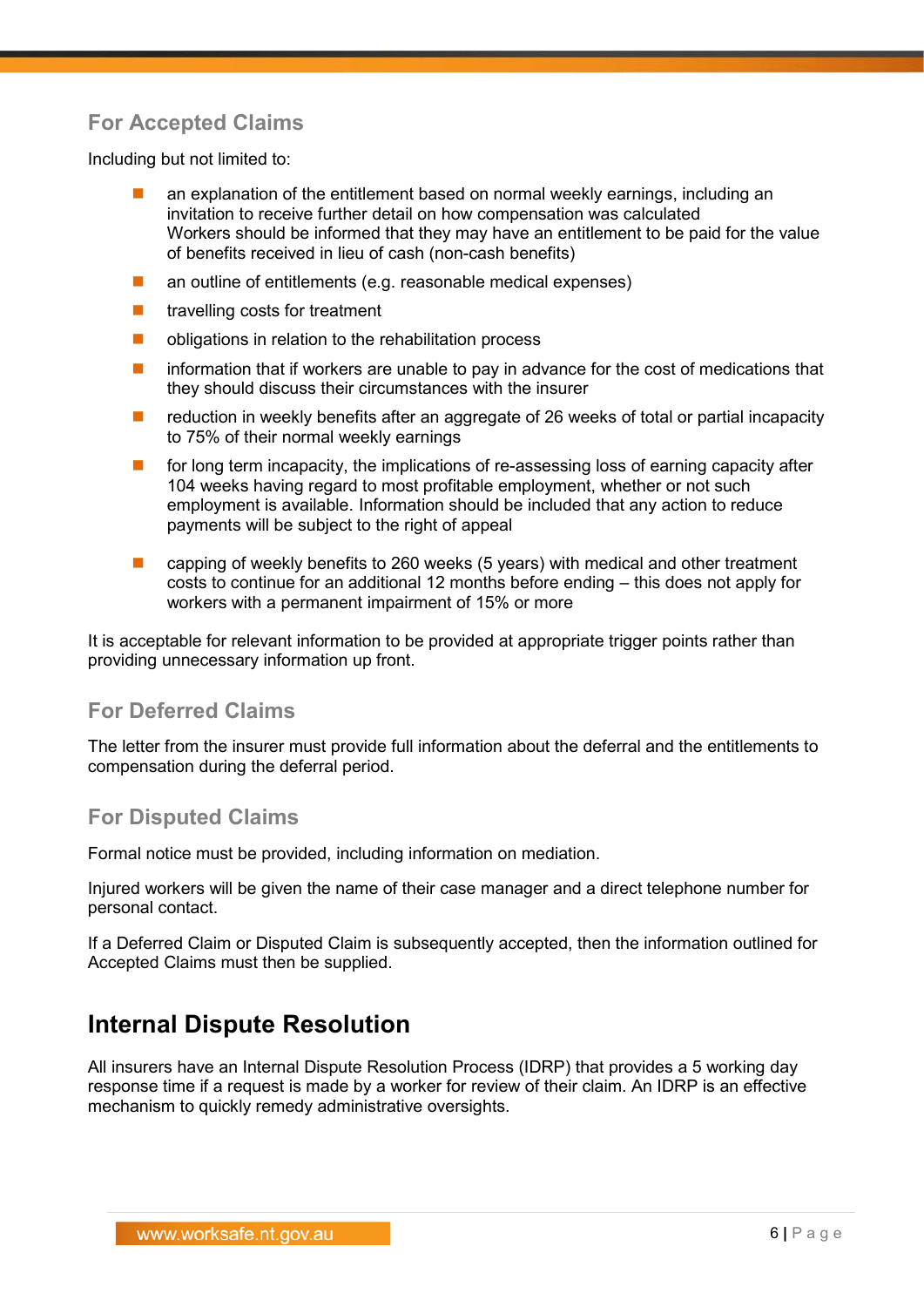#### <span id="page-10-0"></span>**Dispute Resolution Video**

Please watch our short video that will explain a workers options if there is a complaint or dispute with their workers compensation claim - <https://www.youtube.com/watch?v=bPaU7Qhd3Z0>

## <span id="page-10-1"></span>**What is expected of the employer**

It is the employer's responsibility to forward the completed claim form along with all other documentation to their insurance company within 3 working days of receiving the claim from the injured worker.

The employer is responsible for making weekly payments of compensation to injured workers if the claim is accepted or deferred. The money employers pay to injured workers is recoverable from their insurer, except for any payment made for time lost on the day of the injury.

Employers must not refuse to receive a claim for compensation from an injured worker or dismiss a worker from employment for the reason that the worker has given or attempted to give the employer a claim form.

Employers must propose a return to work plan, developed and agreed between the employer and worker for any injury that involves incapacity of more than 28 days. An effective return to work plan relies on the cooperative efforts of all participants – employers, workers, insurers, medical professionals, allied health professionals and vocational rehabilitation providers. It is reasonable to expect an injured worker to allow their employer to discuss return to work options directly with their treating medical practitioner, however, an employer should not impose on the workers private consultation without consent from the worker.

It is important that employers respect the right of the worker to privacy at their medical consultations.

The employer must take all reasonable steps to provide the injured worker with suitable employment.

The employer must as far as practicable, participate in efforts to retrain the injured worker.

The employer must assist the injured worker with their rehabilitation program.

If the worker is unable to return to their normal job, their employer should determine if there is another job or a combination of jobs that the worker might be able to do taking into consideration a workers capacity to work and any restrictions on the workers medical certificate of capacity.

If the employer is unable to provide the worker with suitable employment, the employer in consultation with the insurer may refer the worker to the alternative employer incentive scheme. For further information see NT WorkSafe information bulletin *Alternative Employer Incentive Scheme (AEIS)*.

The employer might also involve/consult with the treating doctor, fellow workers or union representatives.

#### <span id="page-10-2"></span>**Role of rehabilitation provider video**

This short video will assist you in understanding the role of a vocational rehabilitation provider in the return to work process - <https://www.youtube.com/watch?v=CubEeF0ZEPI>